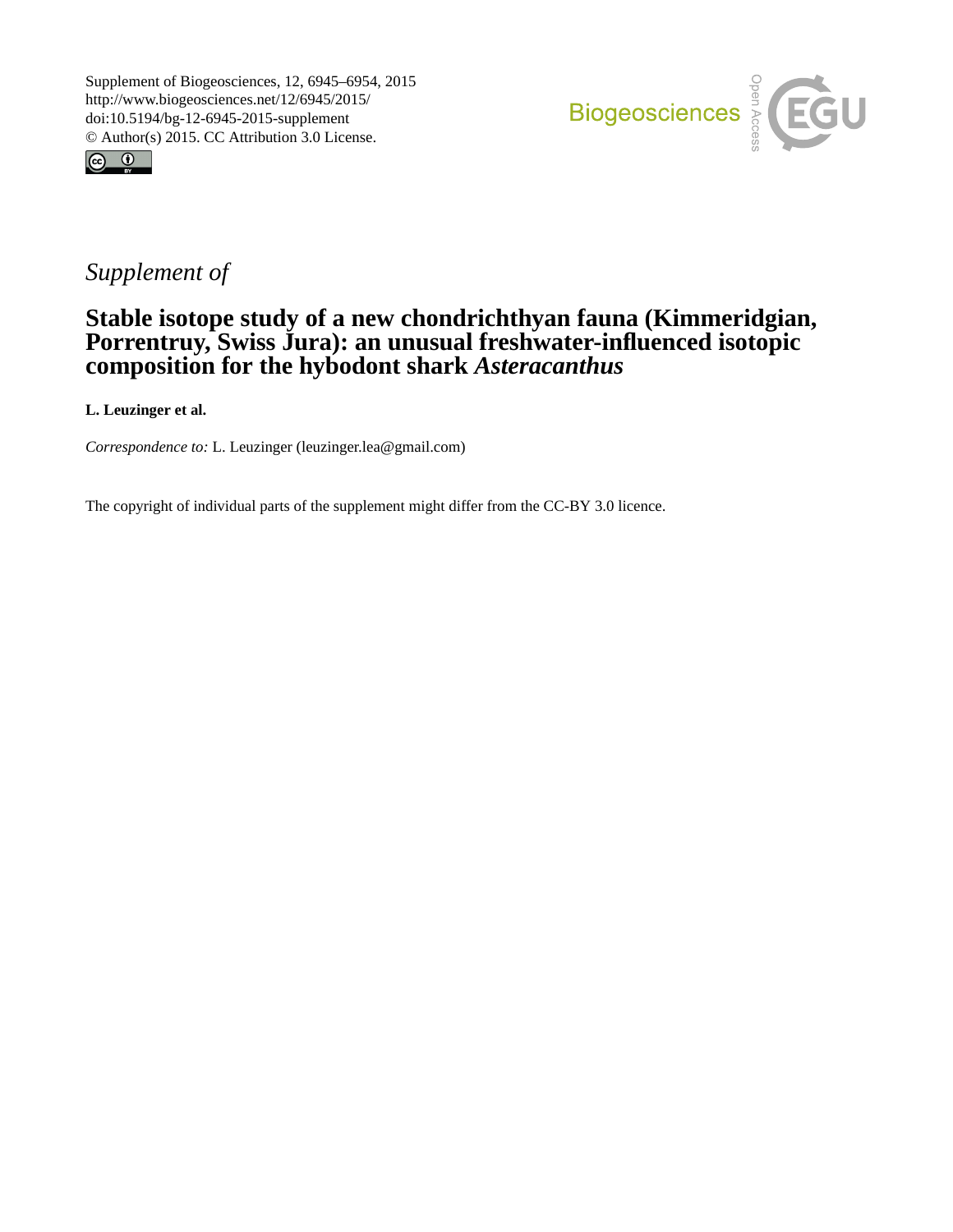|                               |              |                  |                 |                    |                |                       |                     |                                             |                          | STABLE_OXYGEN ISOTOPE COMPOSITION OF PHOSPHATE FOR THE PRESENT STUDY AND PREVIOUS STUDIES |                                       |             |                                                                                                                                                  |                                                                                  |            |
|-------------------------------|--------------|------------------|-----------------|--------------------|----------------|-----------------------|---------------------|---------------------------------------------|--------------------------|-------------------------------------------------------------------------------------------|---------------------------------------|-------------|--------------------------------------------------------------------------------------------------------------------------------------------------|----------------------------------------------------------------------------------|------------|
| Fossil<br>reference<br>number | Sample ID    | Taxon            | Order           | Class              | Sample<br>type | Stage                 | Ammonite<br>Biozone | Stratigraphic<br>Level<br>(regional naming) | Bed                      | Location                                                                                  | Excavation site,<br>Swiss coordinates | Country     | $\delta^{18}O_{\alpha}$<br>$(% \mathcal{L}_{0}^{\ast }\in \mathcal{L}_{0}^{\ast }(\mathcal{L}_{0})\cap \mathcal{L}_{0}^{\ast }(\mathcal{L}_{0})$ | Water $T$ ( $^{\circ}$ C)<br>using<br>eq. $(1)^*$ and<br>$\delta^{18}O_w = -1\%$ | Reference  |
| TCH006-1652 LL-70             |              | <b>Hybodus</b>   | Hybodontiformes | Chondrichthyes T-b |                | Upper<br>Kimmeridgian | Eudoxus             | Lower Virgula<br>Marls                      | 2450                     | Jura,<br>Porrentruy area                                                                  | 2'568'600/1'250'425 Switzerland       |             | 18.8                                                                                                                                             | 28.3                                                                             | This study |
| TCH006-1694 LL-71             |              | Hybodus          | Hybodontiformes | Chondrichthyes T-b |                | Upper<br>Kimmeridgian | Eudoxus             | Lower Virgula<br>Marls                      | 2900                     | Jura,<br>Porrentruy area                                                                  | 2'568'600/1'250'425 Switzerland       |             | 19.3                                                                                                                                             | 26.0                                                                             | This study |
| BSY009-961                    | <b>LL-72</b> | Hybodus          | Hybodontiformes | Chondrichthyes     | T-b            | Upper<br>Kimmeridgian | Eudoxus             | Lower Virgula<br>Marls                      | 4500                     | Jura,<br>Porrentruy area                                                                  | 2'568'615/1'251'605 Switzerland       |             | 19.6                                                                                                                                             | 24.9                                                                             | This study |
| TCH006-1610 LL-73             |              | Hybodus          | Hybodontiformes | Chondrichthyes     | T-b            | Upper<br>Kimmeridgian | Eudoxus             | Lower Virgula<br>Marls                      | 2250                     | Jura,<br>Porrentruy area                                                                  | 2'568'600/1'250'425                   | Switzerland | 19.0                                                                                                                                             | 27.5                                                                             | This study |
| TCH006-1748 LL-74             |              | Rhinobatidae     | Rajiformes      | Chondrichthyes     | T-b            | Upper<br>Kimmeridgian | Eudoxus             | Lower Virgula<br>Marls                      | 2250                     | Jura,<br>Porrentruy area                                                                  | 2'568'600/1'250'425 Switzerland       |             | 19.2                                                                                                                                             | 26.3                                                                             | This study |
| TCH006-1692 LL-75             |              | Rhinobatidae     | Rajiformes      | Chondrichthyes T-b |                | Upper<br>Kimmeridgian | Eudoxus             | Lower Virgula<br>Marls                      | 2900                     | Jura,<br>Porrentruy area                                                                  | 2'568'600/1'250'425 Switzerland       |             | 19.3                                                                                                                                             | 25.9                                                                             | This study |
| BSY009-926                    | LL-76        | Rhinobatidae     | Rajiformes      | Chondrichthyes     | T-b            | Upper<br>Kimmeridgian | Eudoxus             | Lower Virgula<br>Marls                      | 4500                     | Jura,<br>Porrentruy area                                                                  | 2'568'615/1'251'605 Switzerland       |             | 19.6                                                                                                                                             | 24.7                                                                             | This study |
| SCR010-22                     | $LL-1$       | Ischyodus        | Chimaeriformes  | Chondrichthyes     | T-d            | Upper<br>Kimmeridgian | Eudoxus             | Lower Virgula<br>Marls                      | 4500                     | Jura,<br>Porrentruy area                                                                  | 2'568'900/1'250'000                   | Switzerland | 18.9                                                                                                                                             | 27.9                                                                             | This study |
| TLB001-666                    | $LL-18$      | <b>Ischyodus</b> | Chimaeriformes  | Chondrichthyes     | $T-d$          | Lower<br>Kimmeridgian | Cymodoce            | Banné Marls                                 | $\overline{\phantom{a}}$ | Jura,<br>Porrentruy area                                                                  | 2'571'800/1'250'470 Switzerland       |             | 19.5                                                                                                                                             | 25.4                                                                             | This study |
| SCR003-946                    | LL-60        | Ischyodus        | Chimaeriformes  | Chondrichthyes T-d |                | Upper<br>Kimmeridgian | Eudoxus             | Lower Virgula<br>Marls                      | 2600                     | Jura,<br>Porrentruy area                                                                  | 2'568'900/1'250'000                   | Switzerland | 18.8                                                                                                                                             | 28.5                                                                             | This study |
| SCR010-1000 LL-3              |              | <b>Ischyodus</b> | Chimaeriformes  | Chondrichthyes T-d |                | Upper<br>Kimmeridgian | Eudoxus             | Lower Virgula<br>Marls                      | 4500                     | Jura,<br>Porrentruy area                                                                  | 2'568'900/1'250'000 Switzerland       |             | 18.7                                                                                                                                             | 28.8                                                                             | This study |
| BSY008-422                    | LL-13        | Ischyodus        | Chimaeriformes  | Chondrichthyes     | T-d            | Upper<br>Kimmeridgian | Eudoxus             | Lower Virgula<br>Marls                      | 4000                     | Jura,<br>Porrentruy area                                                                  | 2'568'615/1'251'605                   | Switzerland | 19.5                                                                                                                                             | 25.4                                                                             | This study |
| SCR003-1185 LL-59             |              | <b>Ischyodus</b> | Chimaeriformes  | Chondrichthyes     | T-d            | Upper<br>Kimmeridgian | Eudoxus             | Lower Virgula<br>Marls                      | 4500                     | Jura,<br>Porrentruy area                                                                  | 2'568'900/1'250'000                   | Switzerland | 18.5                                                                                                                                             | 29.6                                                                             | This study |
| BSY007-106                    | $LL-4$       | Ischyodus        | Chimaeriformes  | Chondrichthyes T-d |                | Upper<br>Kimmeridgian | Eudoxus             | Lower Virgula<br>Marls                      | 4500                     | Jura,<br>Porrentruy area                                                                  | 2'568'615/1'251'605 Switzerland       |             | 19.8                                                                                                                                             | 23.8                                                                             | This study |
| SCR003-1376 LL-44             |              | Asteracanthus    | Hybodontiformes | Chondrichthyes T-e |                | Upper<br>Kimmeridgian | <b>Mutabilis</b>    | Corbis<br>Limestones                        | 1700                     | Jura,<br>Porrentruy area                                                                  | 2'568'900/1'250'000 Switzerland       |             | 18.3                                                                                                                                             | 30.5                                                                             | This study |
| SCR003-1376 LL-45             |              | Asteracanthus    | Hybodontiformes | Chondrichthyes     | T-d            | Upper<br>Kimmeridgian | Mutabilis           | Corbis<br>Limestones                        | 1700                     | Jura,<br>Porrentruy area                                                                  | 2'568'900/1'250'000                   | Switzerland | 19.8                                                                                                                                             | 23.7                                                                             | This study |
| SCR011-281                    | $LL-6$       | Asteracanthus    | Hybodontiformes | Chondrichthyes     | T-e            | Upper<br>Kimmeridgian | Eudoxus             | Lower Virgula<br>Marls                      | 4000                     | Jura,<br>Porrentruy area                                                                  | 2'568'900/1'250'000                   | Switzerland | 17.9                                                                                                                                             | 32.2                                                                             | This study |
| SCR011-281                    | $LL-5$       | Asteracanthus    | Hybodontiformes | Chondrichthyes T-d |                | Upper<br>Kimmeridgian | Eudoxus             | Lower Virgula<br>Marls                      | 4000                     | Jura,<br>Porrentruy area                                                                  | 2'568'900/1'250'000                   | Switzerland | 18.7                                                                                                                                             | 28.7                                                                             | This study |
| SCR010-763                    | $LL-12$      | Asteracanthus    | Hybodontiformes | Chondrichthyes T-e |                | Upper<br>Kimmeridgian | Eudoxus             | Lower Virgula<br>Marls                      | 4500                     | Jura,<br>Porrentruy area                                                                  | 2'568'900/1'250'000 Switzerland       |             | 18.1                                                                                                                                             | 31.5                                                                             | This study |
| SCR010-763                    | LL-11        | Asteracanthus    | Hybodontiformes | Chondrichthyes     | T-d            | Upper<br>Kimmeridgian | Eudoxus             | Lower Virgula<br>Marls                      | 4500                     | Jura,<br>Porrentruy area                                                                  | 2'568'900/1'250'000                   | Switzerland | 18.7                                                                                                                                             | 28.9                                                                             | This study |
| SCR010-765                    | $LL-8$       | Asteracanthus    | Hybodontiformes | Chondrichthyes     | $T-e$          | Upper<br>Kimmeridgian | Eudoxus             | Lower Virgula<br>Marls                      | 4500                     | Jura,<br>Porrentruy area                                                                  | 2'568'900/1'250'000                   | Switzerland | 17.4                                                                                                                                             | 34.6                                                                             | This study |
| SCR010-765                    | <b>LL-7</b>  | Asteracanthus    | Hybodontiformes | Chondrichthyes     | T-d            | Upper<br>Kimmeridgian | Eudoxus             | Lower Virgula<br>Marls                      | 4500                     | Jura,<br>Porrentruy area                                                                  | 2'568'900/1'250'000                   | Switzerland | 18.7                                                                                                                                             | 28.6                                                                             | This study |
| SCR010-758                    | $LL-15$      | Asteracanthus    | Hybodontiformes | Chondrichthyes T-e |                | Upper<br>Kimmeridgian | Eudoxus             | Lower Virgula<br>Marls                      | 2400                     | Jura,<br>Porrentruy area                                                                  | 2'568'900/1'250'000 Switzerland       |             | 17.0                                                                                                                                             | 36.5                                                                             | This study |
| SCR010-758                    | LL-14        | Asteracanthus    | Hybodontiformes | Chondrichthyes T-d |                | Upper<br>Kimmeridgian | Eudoxus             | Lower Virgula<br>Marls                      | 2400                     | Jura,<br>Porrentruy area                                                                  | 2'568'900/1'250'000 Switzerland       |             | 18.4                                                                                                                                             | 30.3                                                                             | This study |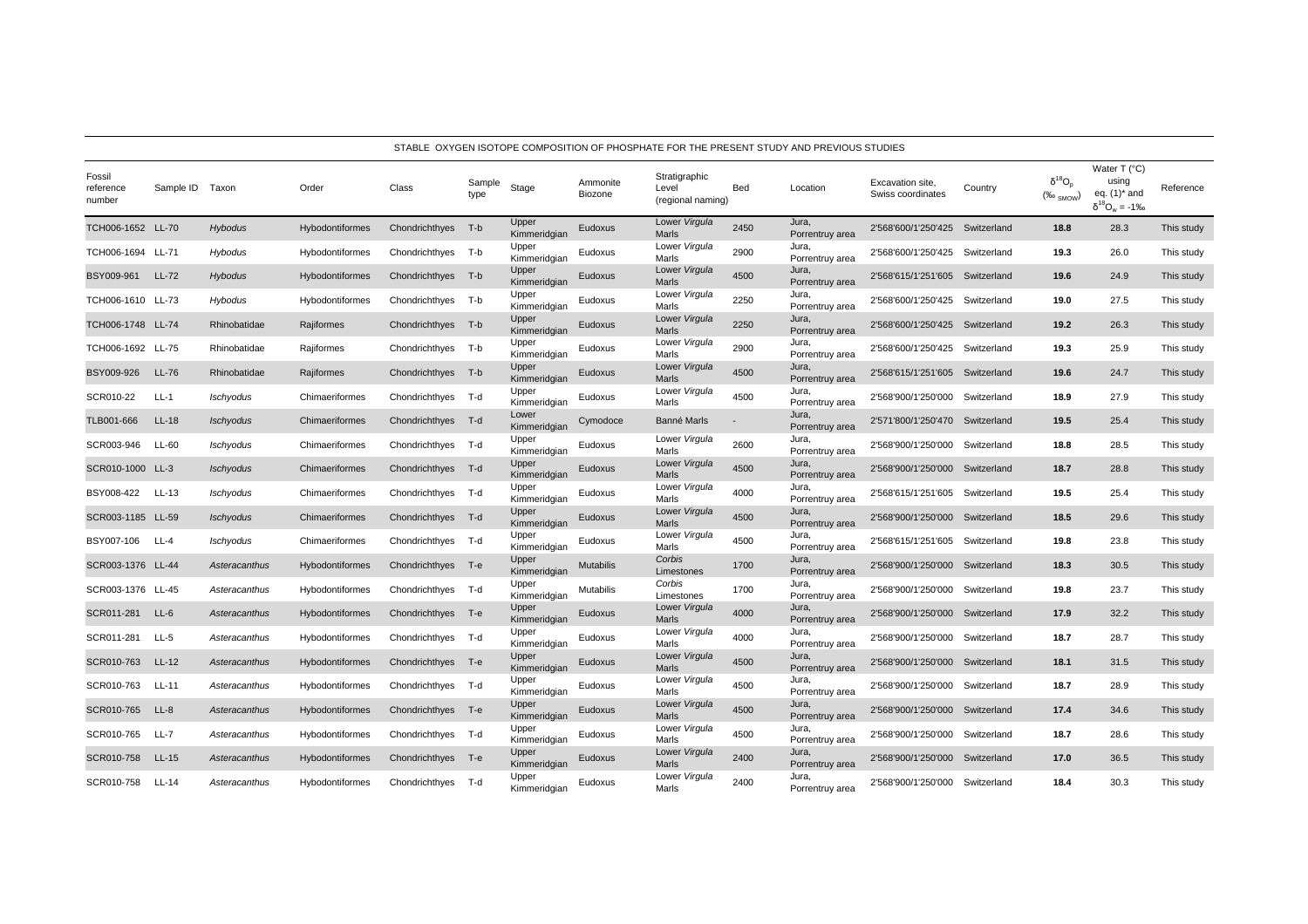| VTT010-3                   | LL-17            | Asteracanthus | Hybodontiformes        | Chondrichthyes T-e |       | Lower<br>Kimmeridgian | Cymodoce         | Banné Marls                   |                          | Jura,<br>Porrentruy area | 2'568'250/1'252'160 Switzerland |             | 18.0 | 31.9 | This study |
|----------------------------|------------------|---------------|------------------------|--------------------|-------|-----------------------|------------------|-------------------------------|--------------------------|--------------------------|---------------------------------|-------------|------|------|------------|
| VTT010-3                   | LL-16            | Asteracanthus | Hybodontiformes        | Chondrichthyes     | T-d   | Lower<br>Kimmeridgian | Cymodoce         | Banné Marls                   |                          | Jura,<br>Porrentruy area | 2'568'250/1'252'160             | Switzerland | 19.5 | 25.2 | This study |
| BSY008-579                 | $LL-10$          | Asteracanthus | Hybodontiformes        | Chondrichthyes T-e |       | Upper<br>Kimmeridgian | Eudoxus          | Lower Virgula<br>Marls        | 4500                     | Jura,<br>Porrentruy area | 2'568'615/1'251'605 Switzerland |             | 18.3 | 30.7 | This study |
| BSY008-579                 | $LL-9$           | Asteracanthus | Hybodontiformes        | Chondrichthyes T-d |       | Upper<br>Kimmeridgian | Eudoxus          | Lower Virgula<br>Marls        | 4500                     | Jura,<br>Porrentruy area | 2'568'615/1'251'605             | Switzerland | 18.0 | 32.0 | This study |
| SCR003-387                 | $LL-32$          | Asteracanthus | Hybodontiformes        | Chondrichthyes T-e |       | Upper<br>Kimmeridgian | Eudoxus          | Lower Virgula<br>Marls        | 2400                     | Jura,<br>Porrentruy area | 2'568'900/1'250'000 Switzerland |             | 18.2 | 31.2 | This study |
| SCR003-387                 | LL-31            | Asteracanthus | Hybodontiformes        | Chondrichthyes T-d |       | Upper<br>Kimmeridgian | Eudoxus          | Lower Virgula<br>Marls        | 2400                     | Jura,<br>Porrentruy area | 2'568'900/1'250'000             | Switzerland | 18.9 | 27.7 | This study |
| SCR002-1150 LL-33          |                  | Asteracanthus | Hybodontiformes        | Chondrichthyes T-e |       | Upper<br>Kimmeridgian | Eudoxus          | Lower Virgula<br>Marls        | 2400                     | Jura,<br>Porrentruy area | 2'568'900/1'250'000             | Switzerland | 17.5 | 34.1 | This study |
| SCR002-1150 LL-34          |                  | Asteracanthus | Hybodontiformes        | Chondrichthyes T-d |       | Upper<br>Kimmeridgian | Eudoxus          | Lower Virgula<br>Marls        | 2400                     | Jura,<br>Porrentruy area | 2'568'900/1'250'000             | Switzerland | 17.7 | 33.1 | This study |
| TCH004-239                 | LL-41            | Asteracanthus | <b>Hybodontiformes</b> | Chondrichthyes     | T-e   | Upper<br>Kimmeridgian | <b>Mutabilis</b> | Corbis<br>Limestones          | 1200                     | Jura,<br>Porrentruy area | 2'568'600/1'250'425             | Switzerland | 18.5 | 29.9 | This study |
| TCH004-239                 | LL-42            | Asteracanthus | Hybodontiformes        | Chondrichthyes T-d |       | Upper<br>Kimmeridgian | Mutabilis        | Corbis<br>Limestones          | 1200                     | Jura,<br>Porrentruy area | 2'568'600/1'250'425 Switzerland |             | 20.0 | 23.0 | This study |
| VTT001-4696                | LL-39            | Asteracanthus | Hybodontiformes        | Chondrichthyes T-e |       | Lower<br>Kimmeridgian | Cymodoce         | Banné Marls                   | 132                      | Jura,<br>Porrentruy area | 2'568'250/1'252'160             | Switzerland | 19.4 | 25.6 | This study |
| VTT001-4696 LL-40          |                  | Asteracanthus | Hybodontiformes        | Chondrichthyes T-d |       | Lower<br>Kimmeridgian | Cymodoce         | Banné Marls                   | 132                      | Jura.<br>Porrentruy area | 2'568'250/1'252'160             | Switzerland | 19.8 | 23.7 | This study |
| VTT001-4380                | LL-37            | Asteracanthus | <b>Hybodontiformes</b> | Chondrichthyes T-e |       | Lower<br>Kimmeridgian | Cymodoce         | Banné Marls                   | 131                      | Jura,<br>Porrentruy area | 2'568'250/1'252'160 Switzerland |             | 19.7 | 24.2 | This study |
| VTT010-11                  | AST <sub>1</sub> | Asteracanthus | Hybodontiformes        | Chondrichthyes     | т-е   | Lower<br>Kimmeridgian | Cymodoce         | Banné Marls                   | $\overline{\phantom{a}}$ | Jura,<br>Porrentruy area | 2'568'250/1'252'160             | Switzerland | 18.9 | 27.8 | This study |
| SCR002-224                 | LL-35            | Asteracanthus | Hybodontiformes        | Chondrichthyes T-e |       | Upper<br>Kimmeridgian | Eudoxus          | Lower Virgula<br>Marls        | 2100                     | Jura,<br>Porrentruy area | 2'568'900/1'250'000             | Switzerland | 17.5 | 34.2 | This study |
| TCH004-637                 | $LL-46$          | Asteracanthus | Hybodontiformes        | Chondrichthyes     | т-е   | Upper<br>Kimmeridgian | Eudoxus          | Lower Virgula<br>Marls        | 2100                     | Jura,<br>Porrentruy area | 2'568'600/1'250'425             | Switzerland | 18.8 | 28.3 | This study |
| SCR003-527                 | <b>LL-48</b>     | Asteracanthus | <b>Hybodontiformes</b> | Chondrichthyes T-e |       | Upper<br>Kimmeridgian | Eudoxus          | Lower Virgula<br>Marls        | 2100                     | Jura,<br>Porrentruy area | 2'568'900/1'250'000 Switzerland |             | 18.6 | 29.2 | This study |
| SCR003-71                  | LL-49            | Asteracanthus | Hybodontiformes        | Chondrichthyes T-e |       | Upper<br>Kimmeridgian | Eudoxus          | Lower Virgula<br>Marls        | 2250                     | Jura,<br>Porrentruy area | 2'568'900/1'250'000             | Switzerland | 18.5 | 29.7 | This study |
| TCH004-50                  | $LL-50$          | Asteracanthus | Hybodontiformes        | Chondrichthyes     | — Т-е | Upper<br>Kimmeridgian | Eudoxus          | Lower Virgula<br>Marls        | 2250                     | Jura,<br>Porrentruy area | 2'568'600/1'250'425             | Switzerland | 17.9 | 32.2 | This study |
| TCH004-73                  | LL-51            | Asteracanthus | Hybodontiformes        | Chondrichthyes T-e |       | Upper<br>Kimmeridgian | Eudoxus          | Lower Virgula<br>Marls        | 2250                     | Jura,<br>Porrentruy area | 2'568'600/1'250'425             | Switzerland | 17.6 | 33.6 | This study |
| TCH004-1092                | LL-52            | Asteracanthus | Hybodontiformes        | Chondrichthyes T-e |       | Upper<br>Kimmeridgian | Eudoxus          | Lower Virgula<br>Marls        | 2300                     | Jura,<br>Porrentruy area | 2'568'600/1'250'425 Switzerland |             | 17.8 | 32.8 | This study |
| TCH006-670                 | LL-53            | Asteracanthus | Hybodontiformes        | Chondrichthyes T-e |       | Upper<br>Kimmeridgian | Eudoxus          | Lower Virgula<br>Marls        | 2300                     | Jura.<br>Porrentruy area | 2'568'600/1'250'425             | Switzerland | 18.2 | 30.9 | This study |
| TCH004-1069                | LL-54            | Asteracanthus | <b>Hybodontiformes</b> | Chondrichthyes T-e |       | Upper<br>Kimmeridgian | Eudoxus          | Lower Virgula<br>Marls        | 2300                     | Jura,<br>Porrentruy area | 2'568'600/1'250'425 Switzerland |             | 17.8 | 32.8 | This study |
| TCH004-36                  | LL-55            | Asteracanthus | Hybodontiformes        | Chondrichthyes T-e |       | Upper<br>Kimmeridgian | Eudoxus          | Lower Virgula<br>Marls        | 2500                     | Jura,<br>Porrentruy area | 2'568'600/1'250'425             | Switzerland | 17.8 | 32.8 | This study |
| TCH006-112                 | LL-56            | Asteracanthus | Hybodontiformes        | Chondrichthyes     | T-e   | Upper<br>Kimmeridgian | Eudoxus          | Lower Virgula<br>Marls        | 3000-3500                | Jura,<br>Porrentruy area | 2'568'600/1'250'425             | Switzerland | 18.9 | 28.0 | This study |
| TCH006-108                 | LL-57            | Asteracanthus | Hybodontiformes        | Chondrichthyes T-e |       | Upper<br>Kimmeridgian | Eudoxus          | Lower Virgula<br>Marls        | 3000-3500                | Jura,<br>Porrentruy area | 2'568'600/1'250'425             | Switzerland | 17.0 | 36.3 | This study |
| TCH006-173                 | LL-58            | Asteracanthus | Hybodontiformes        | Chondrichthyes T-e |       | Upper<br>Kimmeridgian | Eudoxus          | Lower Virgula<br>Marls        | 3000-3500                | Jura,<br>Porrentruy area | 2'568'600/1'250'425 Switzerland |             | 18.2 | 31.2 | This study |
| BSY008-465                 | AST3             | Asteracanthus | Hybodontiformes        | Chondrichthyes     | Т-е   | Upper<br>Kimmeridgian | Eudoxus          | Lower Virgula<br>Marls        | 4000                     | Jura,<br>Porrentruy area | 2'568'615/1'251'605             | Switzerland | 18.2 | 31.0 | This study |
| <b>NMS 7235</b><br>(small) | SOLa1            | Asteracanthus | <b>Hybodontiformes</b> | Chondrichthyes T-e |       | Upper<br>Kimmeridgian | Autissiodorensis | Solothurn Turtle<br>Limestone |                          | Solothurn,<br>Solothurn  |                                 | Switzerland | 19.1 | 26.9 | This study |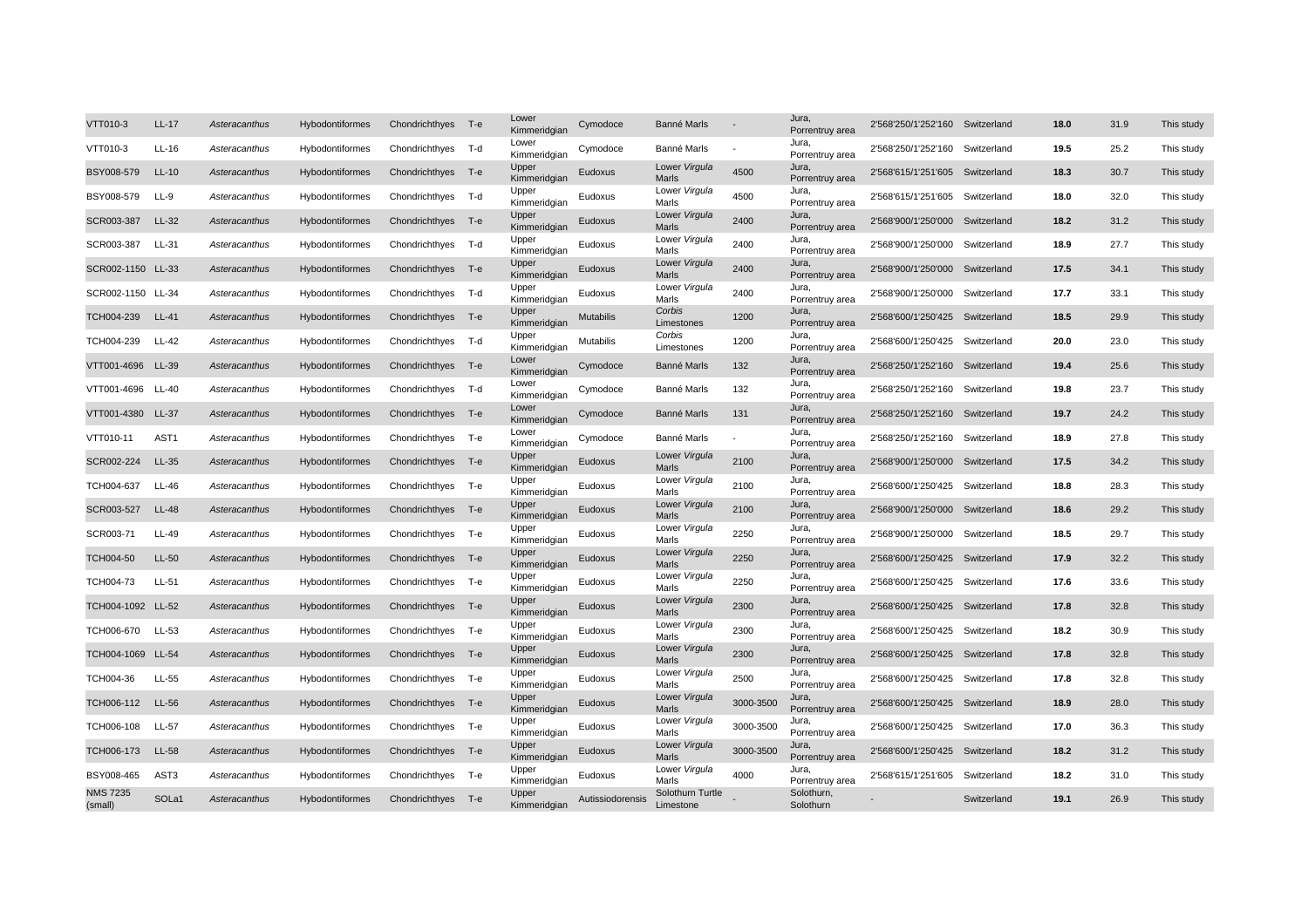| <b>NMS 7235</b><br>(large)     | SOLa2            | Asteracanthus    | Hybodontiformes        | Chondrichthyes     | т-е   | Upper<br>Kimmeridgian     | Autissiodorensis       | Solothurn Turtle<br>Limestone |                          | Solothurn,<br>Solothurn     |                                 | Switzerland           | 17.6 | 33.9 | This study             |
|--------------------------------|------------------|------------------|------------------------|--------------------|-------|---------------------------|------------------------|-------------------------------|--------------------------|-----------------------------|---------------------------------|-----------------------|------|------|------------------------|
| <b>NMS 7389</b>                | SOLa3            | Asteracanthus    | <b>Hybodontiformes</b> | Chondrichthyes     | T-e   | Upper<br>Kimmeridgian     | Autissiodorensis       | Solothurn Turtle<br>Limestone |                          | Solothurn,<br>Solothurn     |                                 | Switzerland           | 17.8 | 32.8 | This study             |
| <b>NMS 7390</b><br>(in matrix) | SOLa4            | Asteracanthus    | Hybodontiformes        | Chondrichthyes T-e |       | Upper<br>Kimmeridgian     | Autissiodorensis       | Solothurn Turtle<br>Limestone |                          | Solothurn,<br>Solothurn     |                                 | Switzerland           | 17.9 | 32.2 | This study             |
| <b>NMS 7390</b>                | SOLa5            | Asteracanthus    | Hybodontiformes        | Chondrichthyes T-e |       | Upper<br>Kimmeridgian     | Autissiodorensis       | Solothurn Turtle<br>Limestone |                          | Solothurn,<br>Solothurn     |                                 | Switzerland           | 19.9 | 23.3 | This study             |
| <b>NMS 7390</b><br>(large)     | SOLa6            | Asteracanthus    | Hybodontiformes        | Chondrichthyes T-e |       | Upper<br>Kimmeridgian     | Autissiodorensis       | Solothurn Turtle<br>Limestone |                          | Solothurn,<br>Solothurn     |                                 | Switzerland           | 19.5 | 25.2 | This study             |
| <b>NMS 8150</b>                | SOLa7            | Asteracanthus    | Hybodontiformes        | Chondrichthyes     | $T-e$ | Lower<br>Kimmeridgian     | Divisum                | Wettingen<br>Member           | Wangener-<br>schichten   | Däniken,<br>Solothurn       |                                 | Switzerland           | 19.3 | 25.9 | This study             |
| <b>NMS 8151</b>                | SOLa8            | Asteracanthus    | Hybodontiformes        | Chondrichthyes     | T-e   | Lower<br>Kimmeridgian     | Divisum                | Wettingen<br>Member           |                          | Oberbuchsiten,<br>Solothurn |                                 | Switzerland           | 19.2 | 26.4 | This study             |
| <b>NMS 8153</b>                | SOLa9            | Asteracanthus    | Hybodontiformes        | Chondrichthyes T-e |       | Lower<br>Kimmeridgian     | Divisum                | Wettingen<br>Member           |                          | Oberbuchsiten,<br>Solothurn |                                 | Switzerland           | 17.6 | 33.7 | This study             |
| TCH004-679                     | LL-61            | Pycnodontiformes | Pycnodontiformes       | Actinopterygii     | T-e   | Upper<br>Kimmeridgian     | Mutabilis              | Corbis<br>Limestones          | 1700                     | Jura,<br>Porrentruy area    | 2'568'600/1'250'425             | Switzerland           | 19.4 | 25.5 | This study             |
| TCH005-502                     | $LL-63$          | Pycnodontiformes | Pycnodontiformes       | Actinopterygii     | $T-e$ | Upper<br>Kimmeridgian     | <b>Mutabilis</b>       | Corbis<br>Limestones          | 1100-1300                | Jura,<br>Porrentruy area    | 2'568'600/1'250'425 Switzerland |                       | 21.9 | 14.3 | This study             |
| SCR003-177                     | $LL-64$          | Pycnodontiformes | Pycnodontiformes       | Actinopterygii     | T-e   | Upper<br>Kimmeridgian     | Eudoxus                | Lower Virgula<br>Marls        | 2100                     | Jura,<br>Porrentruy area    | 2'568'900/1'250'000             | Switzerland           | 20.6 | 20.1 | This study             |
| SCR003-520                     | $LL-65$          | Pycnodontiformes | Pycnodontiformes       | Actinopterygii     | T-e   | Upper<br>Kimmeridgian     | Eudoxus                | Lower Virgula<br>Marls        | 2400                     | Jura,<br>Porrentruy area    | 2'568'900/1'250'000 Switzerland |                       | 20.1 | 22.3 | This study             |
| SCR003-1398                    | LL-66            | Pycnodontiformes | Pycnodontiformes       | Actinopterygii     | T-e   | Upper<br>Kimmeridgian     | Eudoxus                | Lower Virgula<br>Marls        | 2400                     | Jura,<br>Porrentruy area    | 2'568'900/1'250'000             | Switzerland           | 19.2 | 26.5 | This study             |
| <b>TCH007-98</b>               | $LL-67$          | Pycnodontiformes | Pycnodontiformes       | Actinopterygii     | $T-e$ | Upper<br>Kimmeridgian     | Eudoxus                | Lower Virgula<br>Marls        | 4500                     | Jura,<br>Porrentruy area    | 2'568'600/1'250'425             | Switzerland           | 20.2 | 22.2 | This study             |
| SCR010-454                     | LL-68            | Pycnodontiformes | Pycnodontiformes       | Actinopterygii     | T-e   | Upper<br>Kimmeridgian     | Eudoxus                | Lower Virgula<br>Marls        | 4500                     | Jura,<br>Porrentruy area    | 2'568'900/1'250'000             | Switzerland           | 20.1 | 22.4 | This study             |
| TCH006-1634                    | PYC <sub>1</sub> | Pycnodontiformes | Pycnodontiformes       | Actinopterygii     | T-e   | Upper<br>Kimmeridgian     | Eudoxus                | Lower Virgula<br>Marls        | 2450                     | Jura,<br>Porrentruy area    | 2'568'600/1'250'425             | Switzerland           | 18.9 | 27.8 | This study             |
| TCH007-720                     | PYC <sub>2</sub> | Pycnodontiformes | Pycnodontiformes       | Actinopterygii     | Т-е   | Upper<br>Kimmeridgian     | Eudoxus                | Lower Virgula<br>Marls        | 4500                     | Jura,<br>Porrentruy area    | 2'568'600/1'250'425             | Switzerland           | 18.2 | 31.0 | This study             |
| TCH006-1608                    | PYC3             | Pycnodontiformes | Pycnodontiformes       | Actinopterygii     | $T-e$ | Upper<br>Kimmeridgian     | Eudoxus                | Lower Virgula<br>Marls        | 2250                     | Jura,<br>Porrentruy area    | 2'568'600/1'250'425             | Switzerland           | 19.1 | 26.9 | This study             |
| TCH006-1828                    | PYC4             | Pycnodontiformes | Pycnodontiformes       | Actinopterygii     | T-e   | Upper<br>Kimmeridgian     | Eudoxus                | Lower Virgula<br>Marls        | 2300                     | Jura,<br>Porrentruy area    | 2'568'600/1'250'425             | Switzerland           | 19.8 | 23.7 | This study             |
| VTT003-351                     | PYC <sub>5</sub> | Pycnodontiformes | Pycnodontiformes       | Actinopterygii     | $T-e$ | Lower<br>Kimmeridgian     | Cymodoce               | Banné Marls                   | 300                      | Jura,<br>Porrentruy area    | 2'568'250/1'252'160             | Switzerland           | 18.9 | 27.8 | This study             |
| VTT006-173                     | LL-62            | Pycnodontiformes | Pycnodontiformes       | Actinopterygii     | T-e   | Lower<br>Kimmeridgian     | Cymodoce               | Banné Marls                   | 900                      | Jura.<br>Porrentruy area    | 2'568'250/1'252'160             | Switzerland           | 20.7 | 19.6 | This study             |
| <b>NMS 7229</b>                | SOLp1            | Pycnodontiformes | Pycnodontiformes       | Actinopterygii     | $T-e$ | Upper<br>Kimmeridgian     | Autissiodorensis       |                               | $\overline{\phantom{a}}$ | Solothurn,<br>Solothurn     |                                 | Switzerland           | 19.1 | 27.2 | This study             |
| NMS 20694                      | SOLp3            | Pycnodontiformes | Pycnodontiformes       | Actinopterygii     | T-e   | Upper<br>Kimmeridgian     | Autissiodorensis       |                               |                          | Solothurn,<br>Solothurn     |                                 | Switzerland           | 20.3 | 21.8 | This study             |
| <b>NMS 7413</b>                | SOLp4            | Pycnodontiformes | Pycnodontiformes       | Actinopterygii     | $T-e$ | Upper<br>Kimmeridgian     | Autissiodorensis -     |                               |                          | Solothurn,<br>Solothurn     |                                 | Switzerland           | 19.0 | 27.3 | This study             |
|                                | 93357            | Asteracanthus    | Hybodontiformes        | Chondrichthyes     | Т-е   | Lower-Middle<br>Bathonian | Progracilis            |                               |                          | Stonesfield                 | ٠                               | United Kingdom        | 20.5 | 20.7 | Lécuyer et al.<br>2003 |
|                                | 93360            | Asteracanthus    | <b>Hybodontiformes</b> | Chondrichthyes     | T-e   | Upper<br>Bathonian        | post-<br>Retrocostatum |                               |                          | Wiltshire                   |                                 | <b>United Kingdom</b> | 20.5 | 20.7 | Lécuyer et al.<br>2003 |
|                                | 93362            | Asteracanthus    | Hybodontiformes        | Chondrichthyes     | T-e   | Upper<br>Bathonian        | post-Hodsoni           |                               |                          | Indre, St-Gaultier          | $\overline{\phantom{a}}$        | France                | 20.3 | 21.6 | Lécuyer et al.<br>2003 |
|                                | 93363            | Asteracanthus    | Hybodontiformes        | Chondrichthyes     | T-e   | Upper<br>Oxfordian        | <b>Bifurcatus</b>      |                               |                          | Calvados.<br>Hennequeville  |                                 | France                | 18.5 | 29.7 | Lécuyer et al.<br>2003 |
|                                | 93364            | Asteracanthus    | Hybodontiformes        | Chondrichthyes T-e |       | Upper<br>Oxfordian        | Planula                |                               |                          | Yonne, Tonnerre             |                                 | France                | 19.7 | 24.3 | Lécuyer et al.<br>2003 |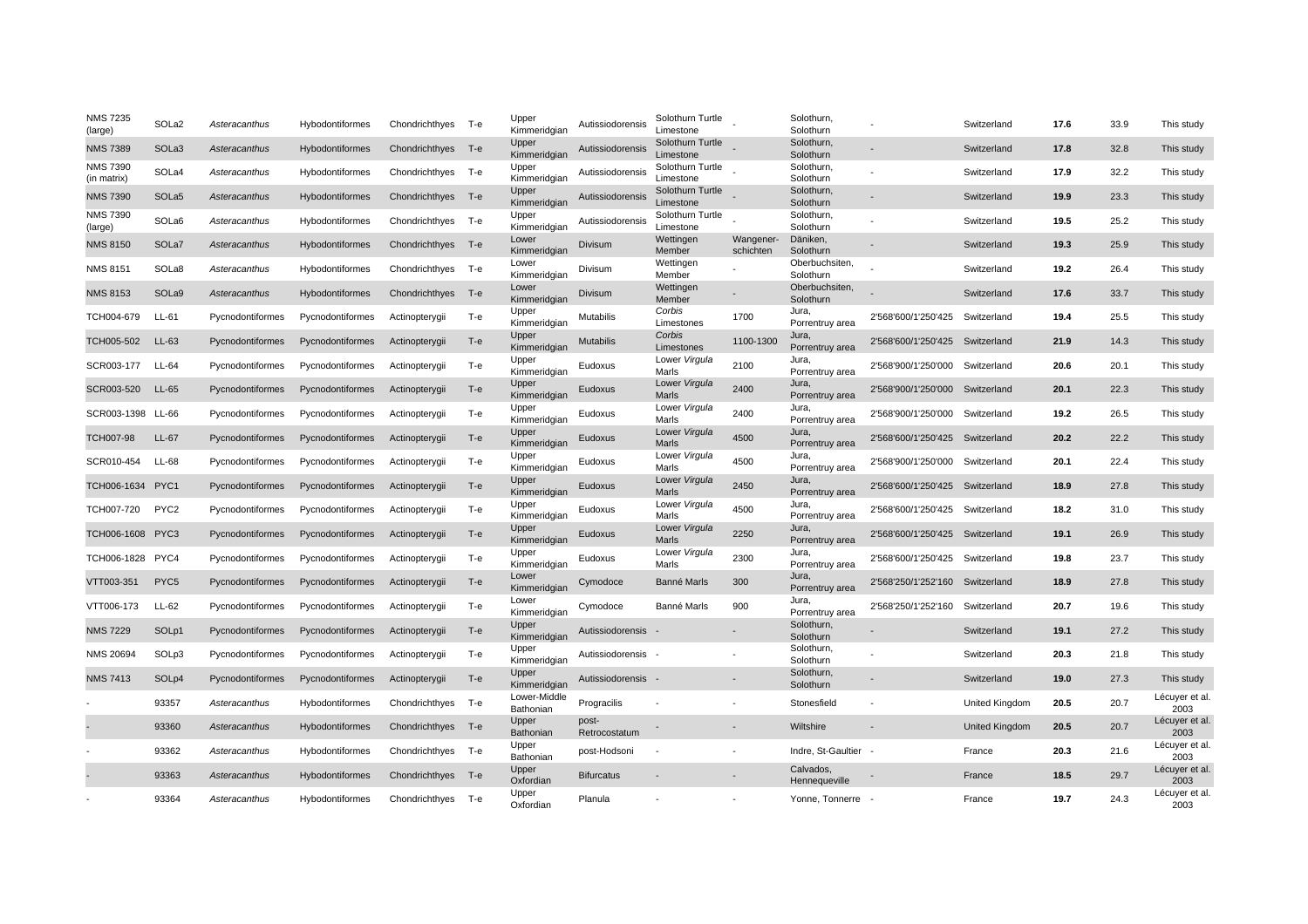| <b>AST 54</b><br>Asteracanthus<br><b>AST 55</b><br>Asteracanthus<br>Be-1A<br>Asteracanthus<br>Be-2A<br>Asteracanthus<br>Be-3A<br>Asteracanthus<br>Bi<br>Asteracanthus | Hybodontiformes<br><b>Hybodontiformes</b><br>Hybodontiformes<br>Hybodontiformes<br>Hybodontiformes<br>Hybodontiformes<br>Hybodontiformes | Chondrichthyes T-e<br>Chondrichthyes T-e<br>Chondrichthyes T-e<br>Chondrichthyes T-e<br>Chondrichthyes T-e<br>Chondrichthyes T-e |       | Middle-Upper<br>Bathonian<br>Lower<br>Callovian<br>Upper<br>Bathonian<br>Lower<br>Callovian | Hodsoni-<br>Subcontractus<br><b>Bullatus</b><br>Discus-Bullatus | $\overline{\phantom{a}}$ | Ain, Nantua<br>Côte d'Or, Ladoix - |                          | France<br>France | 19.6<br>19.0 | 24.7<br>27.4 | Lécuyer et al.<br>2003<br>Lécuyer et al. |
|-----------------------------------------------------------------------------------------------------------------------------------------------------------------------|------------------------------------------------------------------------------------------------------------------------------------------|----------------------------------------------------------------------------------------------------------------------------------|-------|---------------------------------------------------------------------------------------------|-----------------------------------------------------------------|--------------------------|------------------------------------|--------------------------|------------------|--------------|--------------|------------------------------------------|
|                                                                                                                                                                       |                                                                                                                                          |                                                                                                                                  |       |                                                                                             |                                                                 |                          |                                    |                          |                  |              |              |                                          |
|                                                                                                                                                                       |                                                                                                                                          |                                                                                                                                  |       |                                                                                             |                                                                 |                          |                                    |                          |                  |              |              | 2003                                     |
|                                                                                                                                                                       |                                                                                                                                          |                                                                                                                                  |       |                                                                                             |                                                                 |                          | Haute Saône,<br>Merey              |                          | France           | 19.1         | 27.0         | Lécuyer et al.<br>2003                   |
|                                                                                                                                                                       |                                                                                                                                          |                                                                                                                                  |       |                                                                                             | Koenigi                                                         |                          | Doubs, Ornans                      |                          | France           | 19.6         | 24.7         | Lécuyer et al.<br>2003                   |
|                                                                                                                                                                       |                                                                                                                                          |                                                                                                                                  |       | Lower<br>Oxfordian                                                                          | Cordatum-Mariae -                                               |                          | Doubs, Ornans                      |                          | France           | 20.9         | 18.9         | Lécuyer et al.<br>2003                   |
|                                                                                                                                                                       |                                                                                                                                          |                                                                                                                                  |       | Lower<br>Callovian                                                                          | <b>Bullatus</b>                                                 |                          | Yonne, Brion                       |                          | France           | 20.2         | 22.0         | Lécuyer et al.<br>2003                   |
| D <sub>10</sub><br>Asteracanthus                                                                                                                                      |                                                                                                                                          | Chondrichthyes T-e                                                                                                               |       | Lower<br>Callovian                                                                          | Calloviense                                                     |                          | Côte d'Or,<br>Etrochey             |                          | France           | 18.8         | 28.3         | Lécuyer et al.<br>2003                   |
| D103-p<br>Asteracanthus                                                                                                                                               | Hybodontiformes                                                                                                                          | Chondrichthyes T-e                                                                                                               |       | Middle<br>Bathonian                                                                         |                                                                 |                          | Gloucester                         |                          | United Kingdom   | 19.8         | 23.8         | Lécuyer et al.<br>2003                   |
| D109-A<br>Asteracanthus                                                                                                                                               | Hybodontiformes                                                                                                                          | Chondrichthyes T-e                                                                                                               |       | Lower-Middle<br>Bathonian                                                                   |                                                                 |                          | Cher, Vallenay                     | $\overline{\phantom{a}}$ | France           | 19.4         | 25.6         | Lécuyer et al.<br>2003                   |
| <b>D21A</b><br>Asteracanthus                                                                                                                                          | Hybodontiformes                                                                                                                          | Chondrichthyes T-e                                                                                                               |       | Upper<br>Bathonian                                                                          | <b>Discus</b>                                                   |                          | Côte d'Or, Les<br>Perrières        |                          | France           | 19.1         | 27.0         | Lécuyer et al.<br>2003                   |
| D <sub>25</sub><br>Asteracanthus                                                                                                                                      | Hybodontiformes                                                                                                                          | Chondrichthyes T-e                                                                                                               |       | Lower<br>Callovian                                                                          | <b>Bullatus</b>                                                 |                          | Côte d'Or, Dijon                   |                          | France           | 19.6         | 24.7         | Lécuyer et al.<br>2003                   |
| D <sub>27</sub><br>Asteracanthus                                                                                                                                      | Hybodontiformes                                                                                                                          | Chondrichthyes T-e                                                                                                               |       | Upper<br>Callovian                                                                          | Athleta                                                         |                          | Côte d'Or, Talant -                |                          | France           | 19.5         | 25.2         | Lécuyer et al.<br>2003                   |
| D35<br>Asteracanthus                                                                                                                                                  | Hybodontiformes                                                                                                                          | Chondrichthyes T-e                                                                                                               |       | Upper<br>Bathonian                                                                          | <b>Discus</b>                                                   |                          | Boulonnais,<br>Rinxent             |                          | France           | 21.3         | 17.1         | Lécuyer et al.<br>2003                   |
| D36<br>Asteracanthus                                                                                                                                                  | Hybodontiformes                                                                                                                          | Chondrichthyes T-e                                                                                                               |       | Upper<br>Callovian                                                                          | Athleta                                                         |                          | Côte d'Or, Prusly-<br>sur-Ource    |                          | France           | 18.9         | 27.9         | Lécuyer et al.<br>2003                   |
| D37<br>Asteracanthus                                                                                                                                                  | Hybodontiformes                                                                                                                          | Chondrichthyes T-e                                                                                                               |       | Middle<br>Callovian                                                                         | Coronatum                                                       |                          | Côte d'Or,<br>Etrochey             |                          | France           | 19.2         | 26.5         | Lécuyer et al.<br>2003                   |
| D39<br>Asteracanthus                                                                                                                                                  | Hybodontiformes                                                                                                                          | Chondrichthyes T-e                                                                                                               |       | Lower<br>Oxfordian                                                                          | Mariae                                                          | $\overline{\phantom{a}}$ | Woodham                            |                          | United Kingdom   | 19.1         | 27.0         | Lécuyer et al.<br>2003                   |
| D66<br>Asteracanthus                                                                                                                                                  | Hybodontiformes                                                                                                                          | Chondrichthyes T-e                                                                                                               |       | Lower Bajocian Sauzei                                                                       |                                                                 |                          | Var, Solliès-<br>Toucas            |                          | France           | 18.7         | 28.8         | Lécuyer et al.<br>2003                   |
| D <sub>6</sub><br>Asteracanthus                                                                                                                                       | Hybodontiformes                                                                                                                          | Chondrichthyes                                                                                                                   | — Т-е | Middle<br>Bathonian                                                                         | Progracilis-<br>Subcontractus                                   |                          | Côte d'Or, Vanvey -                |                          | France           | 19.7         | 24.3         | Lécuyer et al.<br>2003                   |
| D71<br>Asteracanthus                                                                                                                                                  | Hybodontiformes                                                                                                                          | Chondrichthyes T-e                                                                                                               |       | Upper<br>Bathonian                                                                          | juste ante Discus -                                             |                          | Pas-de-Calais,<br>Locquinghen      |                          | France           | 21.7         | 15.3         | Lécuyer et al.<br>2003                   |
| Ja1<br>Asteracanthus                                                                                                                                                  | Hybodontiformes                                                                                                                          | Chondrichthyes T-e                                                                                                               |       | Upper<br>Bathonian                                                                          | <b>Discus</b>                                                   |                          | Yonne, Jaulges                     | $\sim$                   | France           | 20.3         | 21.6         | Lécuyer et al.<br>2003                   |
| L10<br>Asteracanthus                                                                                                                                                  | Hybodontiformes                                                                                                                          | Chondrichthyes T-e                                                                                                               |       | Upper Bajocian Acris                                                                        |                                                                 |                          | Saône et Loire,<br>Hurigny         |                          | France           | 20.1         | 22.5         | Lécuyer et al.<br>2003                   |
| L3<br>Asteracanthus                                                                                                                                                   | Hybodontiformes                                                                                                                          | Chondrichthyes T-e                                                                                                               |       | Lower<br>Oxfordian                                                                          | Cordatum                                                        |                          | Jura, Pont du<br>diable            |                          | Switzerland      | 20.4         | 21.1         | Lécuyer et al.<br>2003                   |
| $L6-e$<br>Asteracanthus                                                                                                                                               | Hybodontiformes                                                                                                                          | Chondrichthyes T-e                                                                                                               |       | Middle<br>Callovian                                                                         | Jason                                                           |                          | Haute Saône,<br>Authoison          |                          | France           | 19.1         | 27.0         | Lécuyer et al.<br>2003                   |
| M <sub>2</sub><br>Asteracanthus                                                                                                                                       | <b>Hybodontiformes</b>                                                                                                                   | Chondrichthyes T-e                                                                                                               |       | Middle<br>Callovian                                                                         | Coronatum                                                       |                          | Vienne, Carrière<br>des Lourdines  |                          | France           | 19.8         | 23.8         | Lécuyer et al.<br>2003                   |
| P11<br>Asteracanthus                                                                                                                                                  | Hybodontiformes                                                                                                                          | Chondrichthyes T-e                                                                                                               |       | Lower<br>Oxfordian                                                                          | Cordatum                                                        |                          | Calvados,<br>Trouville-sur-Mer     |                          | France           | 20.6         | 20.2         | Lécuyer et al.<br>2003                   |
| P <sub>12</sub><br>Asteracanthus                                                                                                                                      | Hybodontiformes                                                                                                                          | Chondrichthyes T-e                                                                                                               |       | Upper<br>Bathonian                                                                          | ante Discus                                                     |                          | Pas-de-Calais,<br>Marquise         |                          | France           | 22.3         | 12.6         | Lécuyer et al.<br>2003                   |
| P <sub>13</sub><br>Asteracanthus                                                                                                                                      | Hybodontiformes                                                                                                                          | Chondrichthyes                                                                                                                   | т-е   | Middle-Upper<br>Bathonian                                                                   | Hodsoni-<br>Retrocostatum                                       |                          | Pas-de-Calais,<br>Marquise         |                          | France           | 20.6         | 20.2         | Lécuyer et al.<br>2003                   |
| P <sub>19</sub><br>Asteracanthus<br><b>Hybodontiformes</b>                                                                                                            |                                                                                                                                          |                                                                                                                                  |       |                                                                                             |                                                                 |                          |                                    |                          |                  |              |              |                                          |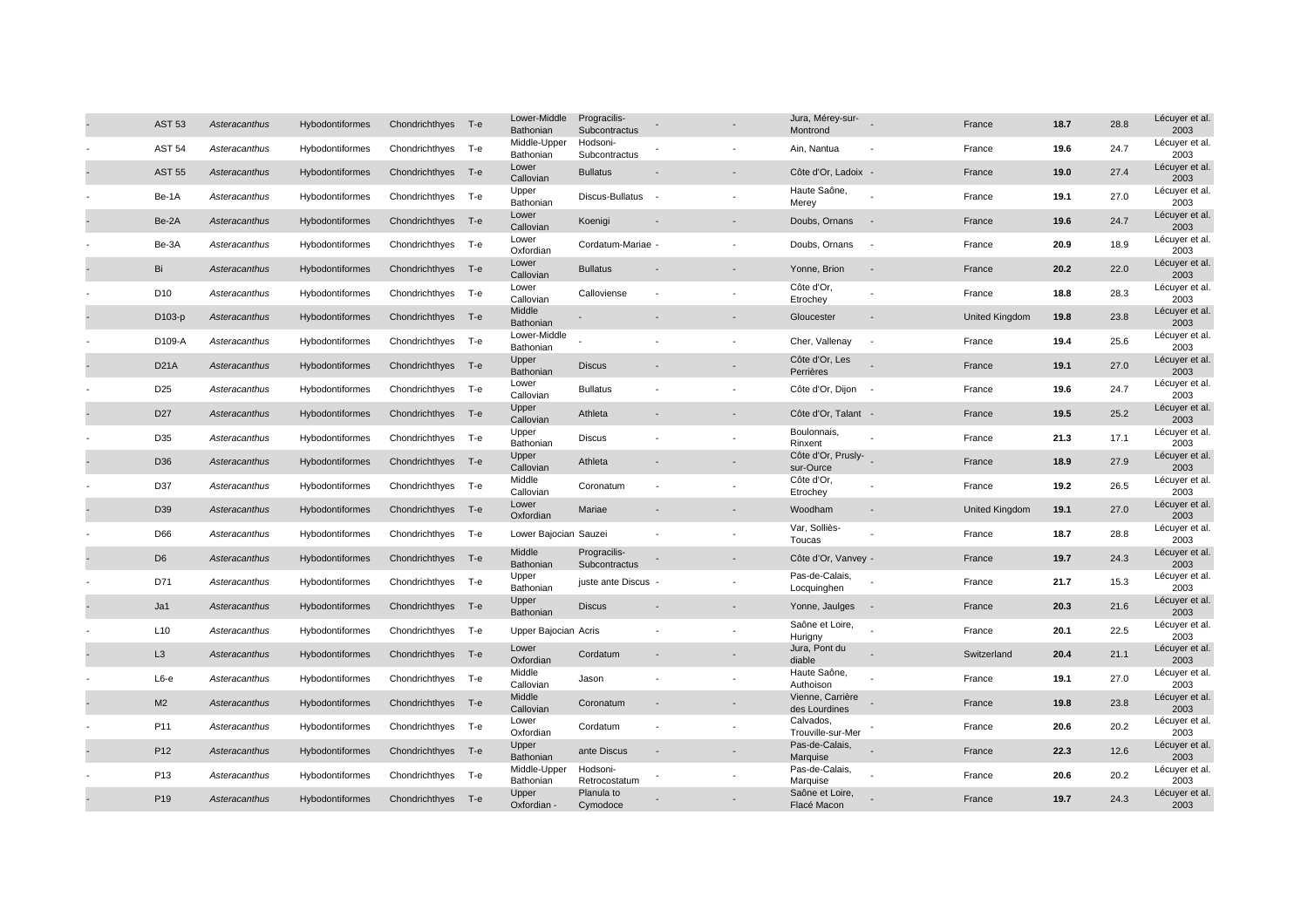| P <sub>2</sub>    | Asteracanthus    | Hybodontiformes        | Chondrichthyes T-e |       | Upper<br>Callovian        | Athleta                              |  | Vendée, Saint-<br>Michel-en-l'Herm | France         | 20.8 | 19.3 | Lécuyer et al<br>2003               |
|-------------------|------------------|------------------------|--------------------|-------|---------------------------|--------------------------------------|--|------------------------------------|----------------|------|------|-------------------------------------|
| $P3-e$            | Asteracanthus    | Hybodontiformes        | Chondrichthyes T-e |       | Middle-Upper<br>Bathonian | Hodsoni-<br>Retrocostatum            |  | Sarthe, Mamers                     | France         | 19.9 | 23.4 | Lécuyer et al.<br>2003              |
| <b>Р6-е</b>       | Asteracanthus    | Hybodontiformes        | Chondrichthyes T-e |       | Middle-Upper<br>Bathonian | Hodsoni-<br>Retrocostatum            |  | Aisne, Aubenton                    | France         | 20.4 | 21.1 | Lécuyer et al.<br>2003              |
| SERA-e            | Asteracanthus    | <b>Hybodontiformes</b> | Chondrichthyes T-e |       | Upper<br>Bathonian        | Retrocostatum                        |  | Côte d'Or, Nuits-<br>St-Georges    | France         | 20.2 | 22.0 | Lécuyer et al.<br>2003              |
| W46               | Asteracanthus    | Hybodontiformes        | Chondrichthyes T-e |       | Upper<br>Callovian        |                                      |  | Vaud, Villeneuve -                 | Switzerland    | 20.5 | 20.7 | Lécuyer et al.<br>2003              |
| 93396             | Pycnodus         | Pycnodontiformes       | Actinopterygii     | $T-e$ | Portlandian               |                                      |  | Solothurn                          | Switzerland    | 20.0 | 22.9 | Lécuyer et al.<br>2003              |
| 93401             | Pycnodus         | Pycnodontiformes       | Actinopterygii     | T-e   | Middle<br>Bajocian        | Humphriesianum -                     |  | Saône et Loire,<br>Laives          | France         | 19.9 | 23.4 | Lécuyer et al<br>2003               |
| 93471             | Mesodon gigas    | Pycnodontiformes       | Actinopterygii     | $T-e$ | Portlandian               |                                      |  | Doubs, Villers-le-<br>lac          | France         | 20.6 | 20.2 | Lécuyer et al.<br>2003              |
| 93365P            | Pycnodont        | Pycnodontiformes       | Actinopterygii     | T-e   | Middle-Upper<br>Bathonian | Hodsoni                              |  | Isère, Trept                       | France         | 19.4 | 25.6 | Lécuyer et al.<br>2003              |
| B <sub>1p-e</sub> | Pycnodontiformes | Pycnodontiformes       | Actinopterygii     | $T-e$ | Upper<br>Oxfordian        | Bimammatum                           |  | Jura, Gächlingen -                 | Switzerland    | 20.5 | 20.7 | Lécuyer et al.<br>2003              |
| B3p               | Pycnodontidae    | Pycnodontiformes       | Actinopterygii     | Т-е   | Middle<br>Oxfordian       | Transversarium                       |  | Jura, St-Ursanne                   | Switzerland    | 21.4 | 16.6 | Lécuyer et al.<br>2003              |
| Be5-p             | Pycnodus gigas   | Pycnodontiformes       | Actinopterygii     | $T-e$ | Portlandian               |                                      |  | Neuchâtel, La<br>Chaux-de-Fonds    | Switzerland    | 21.1 | 18.0 | Lécuyer et al.<br>2003              |
| D100-p            | Pycnodont        | Pycnodontiformes       | Actinopterygii     | Т-е   | Middle<br>Oxfordian       | Plicatilis-<br>Transversarium        |  | Yorkshire                          | United Kingdom | 20.5 | 20.7 | Lécuyer et al.<br>2003              |
| D106-p            | Pycnodont        | Pycnodontiformes       | Actinopterygii     | $T-e$ | Middle-Upper<br>Oxfordian | Transversarium-<br><b>Bifurcatus</b> |  | Meuse, Verdun                      | France         | 21.2 | 17.5 | Lécuyer et al.<br>2003              |
| D107-p            | Pycnodont        | Pycnodontiformes       | Actinopterygii     | Т-е   | Lower<br>Tithonian        | Gigas                                |  | Aube,<br>Bourguignons              | France         | 20.8 | 19.3 | Lécuyer et al.<br>2003              |
| D108-p            | Microdon         | Pycnodontiformes       | Actinopterygii     | $T-e$ | Upper<br>Oxfordian        | Planula                              |  | Yonne, Tonnerre -                  | France         | 20.0 | 22.9 | Lécuyer et al.<br>2003              |
| D111-p            | Pycnodont        | Pycnodontiformes       | Actinopterygii     | Т-е   | Lower<br>Bathonian        | Convergens                           |  | Var, Bandol                        | France         | 19.7 | 24.3 | Lécuyer et al.<br>2003              |
| D <sub>11a</sub>  | Pycnodus         | Pycnodontiformes       | Actinopterygii     | $T-e$ | Lower<br>Callovian        | Calloviense                          |  | Côte d'Or,<br>Etrochey             | France         | 20.0 | 22.9 | Lécuyer et al.<br>2003              |
| D <sub>19</sub>   | Pycnodont        | Pycnodontiformes       | Actinopterygii     | T-e   | Upper<br>Bathonian        | <b>Discus</b>                        |  | Côte d'Or, Les<br>Perrières        | France         | 18.8 | 28.3 | Lécuyer et al.<br>2003              |
| D <sub>21</sub> P | Pycnodont        | Pycnodontiformes       | Actinopterygii     | $T-e$ | Upper<br>Bathonian        | <b>Discus</b>                        |  | Côte d'Or, Les<br>Perrières        | France         | 18.7 | 28.8 | Lécuyer et al.<br>2003              |
| D33               | Pycnodont        | Pycnodontiformes       | Actinopterygii     | Т-е   | Upper<br>Kimmeridgian     | Mutabilis or<br>Eudoxus              |  | Aube, Dolancourt -                 | France         | 20.0 | 22.9 | Lécuyer et al.<br>2003              |
| D46               | Mesodon gigas    | Pycnodontiformes       | Actinopterygii     | $T-e$ | Lower<br>Tithonian        | Gigas                                |  | Haute Saône,<br>Mantoche           | France         | 20.1 | 22.5 | Lécuyer et al.<br>2003              |
| D69               | Pycnodont        | Pycnodontiformes       | Actinopterygii     | Т-е   | Kimmeridgian              |                                      |  | Haute Saône, Arc-<br>les Gray      | France         | 21.3 | 17.1 | Lécuyer et al.<br>2003              |
| L13               | Pycnodont        | Pycnodontiformes       | Actinopterygii     | $T-e$ | Upper<br>Oxfordian        | <b>Bifurcatus</b>                    |  | Meurthe et<br>Moselle, Pagny       | France         | 20.6 | 20.2 | Lécuyer et al.<br>2003              |
| L9                | Pycnodus         | Pycnodontiformes       | Actinopterygii     | Т-е   | Middle<br>Bajocian        | Humphriesianum -                     |  | Saône et Loire,<br>Sennecey        | France         | 20.5 | 20.7 | Lécuyer et al.<br>2003              |
| P <sub>1</sub>    | Mesodon          | Pycnodontiformes       | Actinopterygii     | $T-e$ | Middle-Upper<br>Bathonian | Hodsoni-<br>Retrocostatum            |  | Calvados,<br>Ranville              | France         | 21.0 | 18.4 | Lécuyer et al.<br>2003              |
| P15p              | Pycnodus         | Pycnodontiformes       | Actinopterygii     | Т-е   | Middle<br>Oxfordian       |                                      |  | Côte d'Or, Gigny -                 | France         | 20.9 | 18.9 | Lécuyer et al.<br>2003              |
| P <sub>16</sub>   | Pycnodus         | Pycnodontiformes       | Actinopterygii     | $T-e$ | Upper<br>Oxfordian        | <b>Bifurcatus</b>                    |  | Yonne, Mailly-le-<br>Château       | France         | 20.6 | 20.2 | Lécuyer et al.<br>2003              |
| <b>BG32</b>       | Proscinetes      | Pycnodontiformes       | Actinopterygii     | T-e   | Lower<br>Tithonian        | Mucronatum                           |  | Canjuers                           | France         | 19.9 | 23.4 | <b>Billon-Bruyat</b><br>et al. 2005 |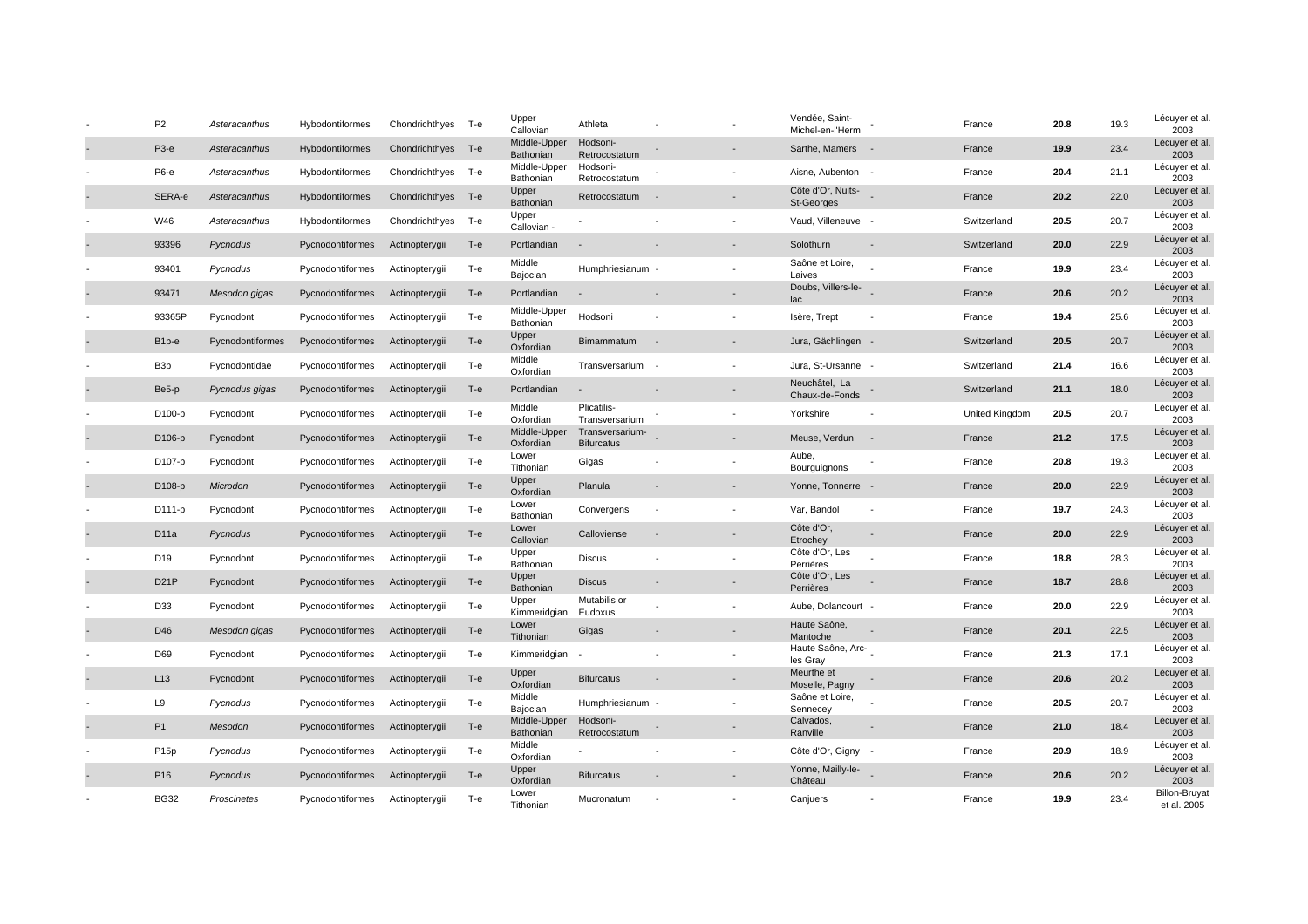| <b>BG38</b> | Proscinetes                   | Pycnodontiformes       | Actinopterygii     | T-e   | Lower<br>Tithonian                | Mucronatum              |                          | Canjuers                            |                          | France      | 19.8 | 23.8 | <b>Billon-Bruyat</b><br>et al. 2005 |
|-------------|-------------------------------|------------------------|--------------------|-------|-----------------------------------|-------------------------|--------------------------|-------------------------------------|--------------------------|-------------|------|------|-------------------------------------|
| <b>BG45</b> | Pycnodontiformes              | Pycnodontiformes       | Actinopterygii     | T-e   | Upper<br>Kimmeridgian             | Beckeri-<br>- Hybonotum |                          | Cerin                               |                          | France      | 20.8 | 19.3 | <b>Billon-Bruyat</b><br>et al. 2005 |
| <b>BG48</b> | Pycnodontiformes              | Pycnodontiformes       | Actinopterygii     | $T-e$ | Upper<br>Kimmeridgian - Hybonotum | Beckeri-                |                          | Cerin                               |                          | France      | 20.8 | 19.3 | <b>Billon-Bruyat</b><br>et al. 2005 |
| <b>BG49</b> | Pycnodontiformes              | Pycnodontiformes       | Actinopterygii     | T-e   | Upper<br>Kimmeridgian - Hybonotum | Beckeri-                |                          | Cerin                               |                          | France      | 20.2 | 22.0 | <b>Billon-Bruyat</b><br>et al. 2005 |
| <b>BG67</b> | Gyrodus circularis            | Pycnodontiformes       | Actinopterygii     | $T-e$ | Lower<br>Tithonian                | Hybonotum               |                          | Solnhofen                           |                          | Germany     | 19.9 | 23.4 | <b>Billon-Bruyat</b><br>et al. 2005 |
|             | Pycnodont                     | Pycnodontiformes       | Actinopterygii     | T-e   | Upper<br>Kimmeridgian             |                         |                          | Vaud, Ste-Croix                     |                          | Switzerland | 21.4 | 16.6 | Dromart et al<br>2003               |
|             | Pycnodont                     | Pycnodontiformes       | Actinopterygii     | $T-e$ | Upper<br>Kimmeridgian             | Mutabilis-<br>Eudoxus   |                          | Jura, Daulencourt -                 |                          | France      | 20.2 | 22.0 | Dromart et al.<br>2003              |
|             | Pycnodont                     | Pycnodontiformes       | Actinopterygii     | Т-е   | Upper<br>Oxfordian                | Bimammatum              | $\overline{\phantom{a}}$ | Jura, Gächlingen -                  |                          | Switzerland | 20.5 | 20.7 | Dromart et al.<br>2003              |
|             | Pycnodont                     | Pycnodontiformes       | Actinopterygii     | $T-e$ | Upper<br>Oxfordian                | <b>Bifurcatus</b>       |                          | Côte d'Or, Mailly-<br>le-Château    |                          | France      | 20.6 | 20.2 | Dromart et al.<br>2003              |
|             | Pycnodont                     | Pycnodontiformes       | Actinopterygii     | $T-e$ | Middle<br>Oxfordian               | Plicatilis/             |                          | Yonne, Gigny                        | $\sim$                   | France      | 20.9 | 18.9 | Dromart et al.<br>2003              |
|             | Pycnodont                     | Pycnodontiformes       | Actinopterygii     | $T-e$ | Lower<br>Callovian                | Calloviense             |                          | Côte d'Or,<br>Etrochey              |                          | France      | 20.0 | 22.9 | Dromart et al.<br>2003              |
|             | Pycnodont                     | Pycnodontiformes       | Actinopterygii     | Т-е   | Upper<br>Bathonian                | <b>Discus</b>           |                          | Côte d'Or, Les<br>Perrières (Dijon) |                          | France      | 18.8 | 28.3 | Dromart et al<br>2003               |
|             | Pycnodont                     | Pycnodontiformes       | Actinopterygii     | $T-e$ | Upper<br>Bathonian                | <b>Discus</b>           |                          | Côte d'Or, Les<br>Perrières (Dijon) |                          | France      | 18.7 | 28.8 | Dromart et al.<br>2003              |
|             | Pycnodont                     | Pycnodontiformes       | Actinopterygii     | Т-е   | Upper<br>Bathonian                | Hodsoni                 |                          | Isère, Trept                        |                          | France      | 19.3 | 26.1 | Dromart et al.<br>2003              |
|             | Pycnodont                     | Pycnodontiformes       | Actinopterygii     | $T-e$ | Lower<br>Bathonian                | Zigzag                  |                          | Var, Bandol                         | $\overline{\phantom{a}}$ | France      | 19.7 | 24.3 | Dromart et al.<br>2003              |
|             | Asteracanthus                 | <b>Hybodontiformes</b> | Chondrichthyes     | — Т-е | Lower<br>Kimmeridgian             | Planula-Platynota -     |                          | Saône-et-Loire,<br>Flacé-les-Mâcons |                          | France      | 19.7 | 24.3 | Dromart et al.<br>2003              |
|             | Asteracanthus<br>ornatissimus | Hybodontiformes        | Chondrichthyes T-e |       | Upper<br>Oxfordian                | Planula                 |                          | Yonne, Tonnerre -                   |                          | France      | 19.7 | 24.3 | Dromart et al<br>2003               |
|             | Asteracanthus                 | Hybodontiformes        | Chondrichthyes T-e |       | Lower<br>Oxfordian                | Cordatum                |                          | Jura, Salins                        |                          | France      | 20.4 | 21.1 | Dromart et al<br>2003               |
|             | Asteracanthus                 | Hybodontiformes        | Chondrichthyes T-e |       | Lower<br>Oxfordian                | Mariae/                 |                          | Jura, Ornans                        |                          | France      | 20.9 | 18.9 | Dromart et al.<br>2003              |
|             | Asteracanthus                 | Hybodontiformes        | Chondrichthyes T-e |       | Callovian/<br>Oxfordian           | Lamberti/               |                          | Vaud, Arvel                         |                          | Switzerland | 20.5 | 20.7 | Dromart et al<br>2003               |
|             | Asteracanthus                 | Hybodontiformes        | Chondrichthyes T-e |       | Upper<br>Callovian                | Athleta                 |                          | Côte d'Or, Talant -                 |                          | France      | 19.5 | 25.2 | Dromart et al.<br>2003              |
|             | Asteracanthus                 | Hybodontiformes        | Chondrichthyes T-e |       | Upper<br>Callovian                | Athleta                 |                          | Côre d'Or, Prusly -                 |                          | France      | 18.9 | 27.9 | Dromart et al.<br>2003              |
|             | Asteracanthus                 | Hybodontiformes        | Chondrichthyes T-e |       | Middle<br>Callovian               | Coronatum               |                          | Côte d'Or,<br>Etrochey              |                          | France      | 19.2 | 26.5 | Dromart et al.<br>2003              |
|             | Asteracanthus<br>tenuis       | Hybodontiformes        | Chondrichthyes T-e |       | Middle<br>Callovian               | Jason                   |                          | Côte d'Or,<br>Authoison             |                          | France      | 19.1 | 27.0 | Dromart et al<br>2003               |
|             | Asteracanthus                 | <b>Hybodontiformes</b> | Chondrichthyes T-e |       | Lower<br>Callovian                | Herveyi                 |                          | Yonne, Brion<br>(well)              |                          | France      | 20.2 | 22.0 | Dromart et al<br>2003               |
|             | Asteracanthus                 | Hybodontiformes        | Chondrichthyes     | — Т-е | Lower<br>Callovian                | Herveyi                 |                          | Côte d'Or, Colline<br>St-Anne       |                          | France      | 19.8 | 23.8 | Dromart et al<br>2003               |
|             | Asteracanthus                 | Hybodontiformes        | Chondrichthyes T-e |       | Lower<br>Callovian                | Herveyi                 |                          | Côte d'Or, Ladoix -                 |                          | France      | 19.0 | 27.4 | Dromart et al<br>2003               |
|             | Asteracanthus                 | Hybodontiformes        | Chondrichthyes     | Т-е   | Upper<br>Bathonian                | Discus                  |                          | Côte d'Or, Les<br>Perrières (Dijon) |                          | France      | 19.1 | 27.0 | Dromart et al.<br>2003              |
|             | Asteracanthus                 | Hybodontiformes        | Chondrichthyes T-e |       | Upper<br>Bathonian                | <b>Discus</b>           |                          | Yonne, Jaulges<br>(well)            |                          | France      | 20.7 | 19.8 | Dromart et al<br>2003               |